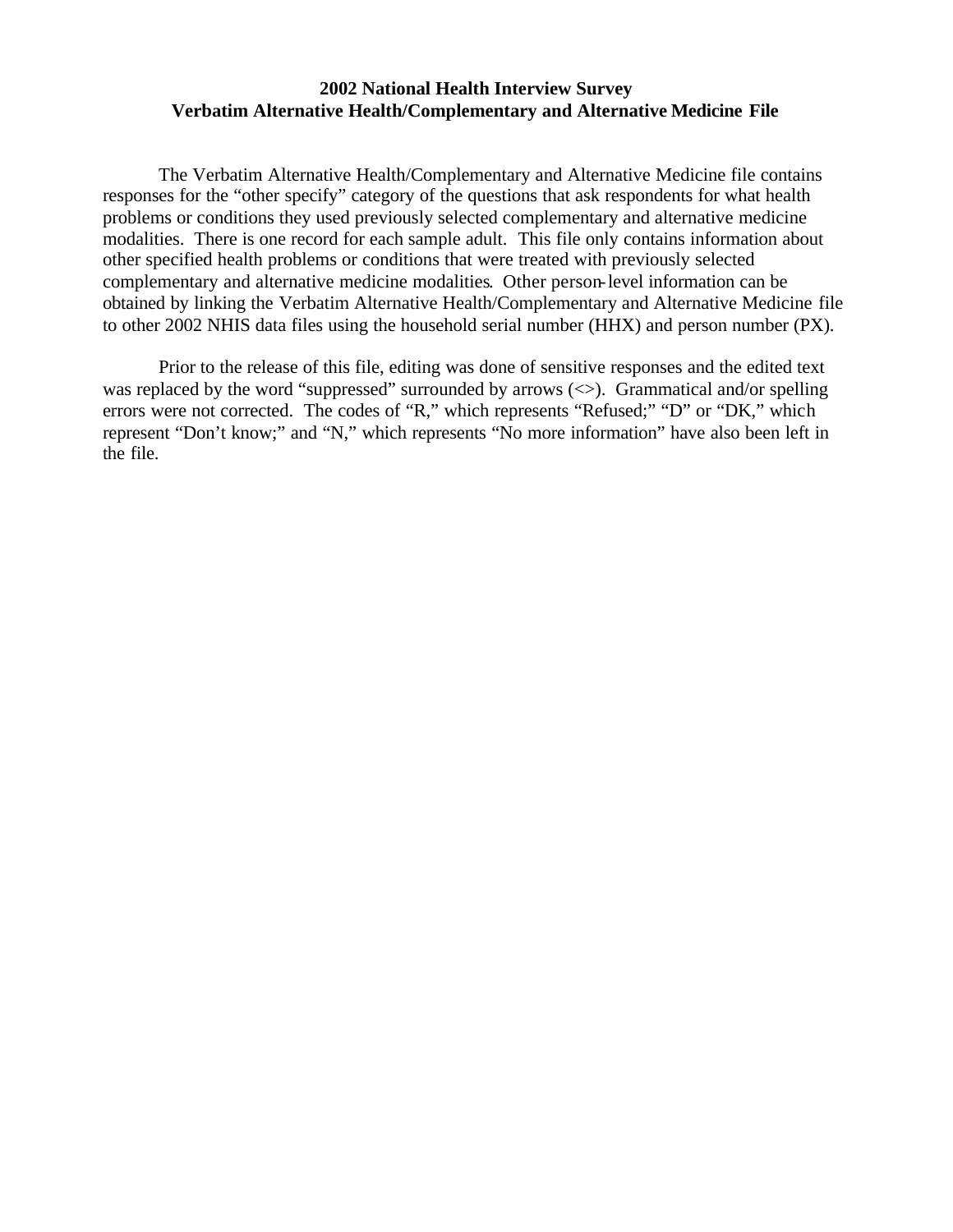|                                                                        | 31,044 RECORDS                                                                                                                        |
|------------------------------------------------------------------------|---------------------------------------------------------------------------------------------------------------------------------------|
| Variable Name<br>Question No.<br>Question No.                          | Question<br>Section modified 03/19/04<br>Variable Universe<br>Document modified 03/19/04<br>Variable Universe<br>Universe Description |
| Location<br>Freq.                                                      | Variable Label<br>Value / Value Labels                                                                                                |
| RECTYPE<br>Generated                                                   | Generated variable<br>$ASTATFLG = 1$ and $AGE = 18+$<br>Sample adults 18+                                                             |
| $1 - 2$                                                                | Record Type<br>33 Verbatim Alternative Health Supplement                                                                              |
| Sources: None<br>Recodes: None<br>Keywords: None<br>Notes: None        |                                                                                                                                       |
| SRVY YR<br>Generated                                                   | Generated variable<br>$ASTATFLG = 1$ and $AGE = 18+$<br>Sample adults 18+                                                             |
| $3 - 6$                                                                | Survey Year<br>2002<br>2002                                                                                                           |
| Sources: None<br>Recodes: None<br>Keywords: survey year<br>Notes: None |                                                                                                                                       |

\_\_\_\_\_\_\_\_\_\_\_\_\_\_\_\_\_\_\_\_\_\_\_\_\_\_\_\_\_\_\_\_\_\_\_\_\_\_\_\_\_\_\_\_\_\_\_\_\_\_\_\_\_\_\_\_\_\_\_\_\_\_\_\_\_\_\_\_\_\_\_\_\_\_\_\_\_\_

ALT - 1 2002 NATIONAL HEALTH INTERVIEW SURVEY VERBATIM ALTERNATIVE HEALTH/COMPLEMENTARY AND ALTERNATIVE MEDICINE - PUBLIC USE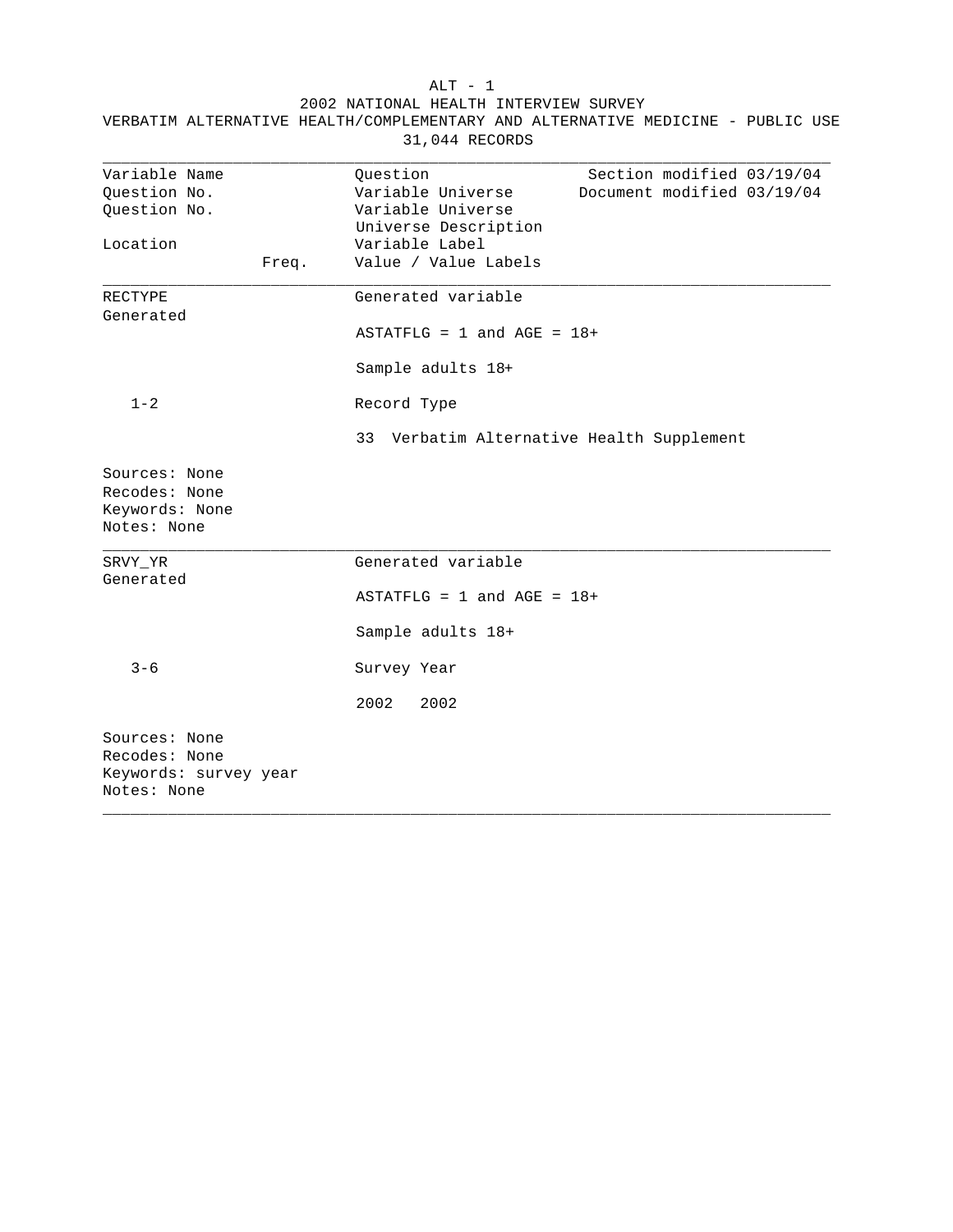| VERBATIM ALTERNATIVE HEALTH/COMPLEMENTARY AND ALTERNATIVE MEDICINE - PUBLIC USE<br>31,044 RECORDS                           |                                |                            |
|-----------------------------------------------------------------------------------------------------------------------------|--------------------------------|----------------------------|
| Variable Name                                                                                                               | Ouestion                       | Section modified 03/19/04  |
| Question No.                                                                                                                | Variable Universe              | Document modified 03/19/04 |
| Ouestion No.                                                                                                                | Variable Universe              |                            |
|                                                                                                                             | Universe Description           |                            |
| Location                                                                                                                    | Variable Label                 |                            |
| Freq.                                                                                                                       | Value / Value Labels           |                            |
| <b>HHX</b>                                                                                                                  | Generated variable             |                            |
| Generated                                                                                                                   |                                |                            |
|                                                                                                                             | $ASTATFLG = 1$ and $AGE = 18+$ |                            |
|                                                                                                                             | Sample adults 18+              |                            |
| $7 - 12$                                                                                                                    | Household Serial Number        |                            |
| Sources: None<br>Recodes: None<br>Keywords: household number<br>Notes: Use this variable to identify individual households. |                                |                            |
| <b>FMX</b>                                                                                                                  | Generated variable             |                            |
| Generated                                                                                                                   | $ASTATFLG = 1$ and $AGE = 18+$ |                            |
|                                                                                                                             | Sample adults 18+              |                            |
| $13 - 14$                                                                                                                   | Family Serial Number           |                            |
| Sources: None<br>Recodes: None<br>Keywords: family number                                                                   |                                |                            |

Notes: Use this variable in combination with HHX to identify individual

\_\_\_\_\_\_\_\_\_\_\_\_\_\_\_\_\_\_\_\_\_\_\_\_\_\_\_\_\_\_\_\_\_\_\_\_\_\_\_\_\_\_\_\_\_\_\_\_\_\_\_\_\_\_\_\_\_\_\_\_\_\_\_\_\_\_\_\_\_\_\_\_\_\_\_\_\_\_

families.

## $ALT - 2$ 2002 NATIONAL HEALTH INTERVIEW SURVEY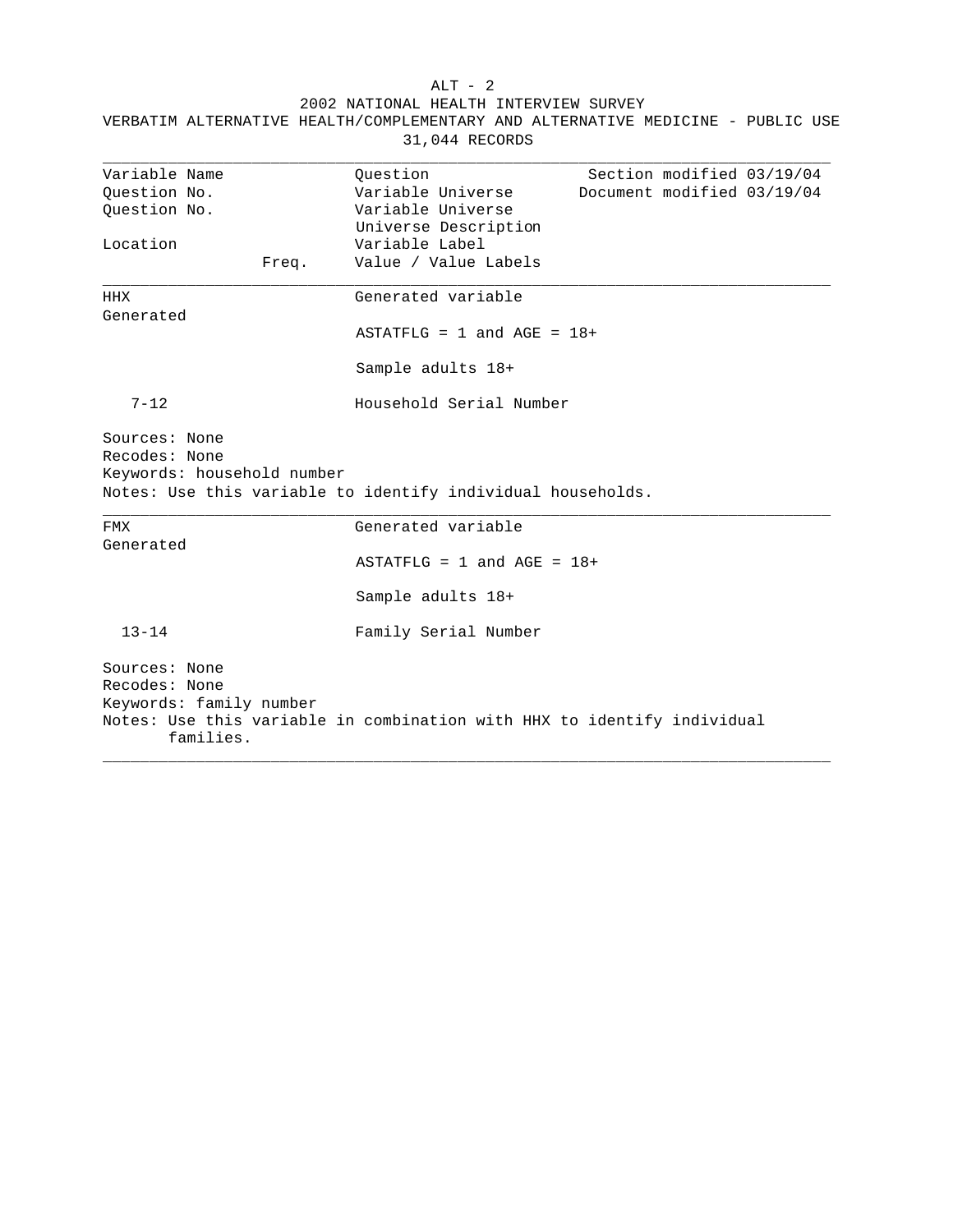VERBATIM ALTERNATIVE HEALTH/COMPLEMENTARY AND ALTERNATIVE MEDICINE - PUBLIC USE 31,044 RECORDS \_\_\_\_\_\_\_\_\_\_\_\_\_\_\_\_\_\_\_\_\_\_\_\_\_\_\_\_\_\_\_\_\_\_\_\_\_\_\_\_\_\_\_\_\_\_\_\_\_\_\_\_\_\_\_\_\_\_\_\_\_\_\_\_\_\_\_\_\_\_\_\_\_\_\_\_\_\_ Variable Name  $Question$  Question Section modified  $03/19/04$ Question No. Variable Universe Document modified 03/19/04 Question No. Variable Universe Universe Description Location Variable Label Freq. Value / Value Labels \_\_\_\_\_\_\_\_\_\_\_\_\_\_\_\_\_\_\_\_\_\_\_\_\_\_\_\_\_\_\_\_\_\_\_\_\_\_\_\_\_\_\_\_\_\_\_\_\_\_\_\_\_\_\_\_\_\_\_\_\_\_\_\_\_\_\_\_\_\_\_\_\_\_\_\_\_\_ PX Generated variable Generated  $ASTATFLG = 1 and AGE = 18+$ Sample adults 18+ 15-16 Person Number Sources: None Recodes: None Keywords: person number Notes: Use this variable in combination with HHX and FMX to identify individual persons. \_\_\_\_\_\_\_\_\_\_\_\_\_\_\_\_\_\_\_\_\_\_\_\_\_\_\_\_\_\_\_\_\_\_\_\_\_\_\_\_\_\_\_\_\_\_\_\_\_\_\_\_\_\_\_\_\_\_\_\_\_\_\_\_\_\_\_\_\_\_\_\_\_\_\_\_\_\_ ACUCSPEC For what health problems or conditions did you use acupuncture? ALT.005 ASTATFLG =  $1$ , AGE =  $18+$  and ACU\_EVER =  $1$  and ACU\_USEM = 1 and ACU\_TRET = 1 Sample adults 18+ who have seen a practitioner for acupuncture during the past 12 months and have used acupuncture to treat a specific health problem or condition 17-96 Other, specify Condition Text description of other, specify Sources: None Recodes: None Keywords: acupuncture Notes: None \_\_\_\_\_\_\_\_\_\_\_\_\_\_\_\_\_\_\_\_\_\_\_\_\_\_\_\_\_\_\_\_\_\_\_\_\_\_\_\_\_\_\_\_\_\_\_\_\_\_\_\_\_\_\_\_\_\_\_\_\_\_\_\_\_\_\_\_\_\_\_\_\_\_\_\_\_\_

 $ALT - 3$ 2002 NATIONAL HEALTH INTERVIEW SURVEY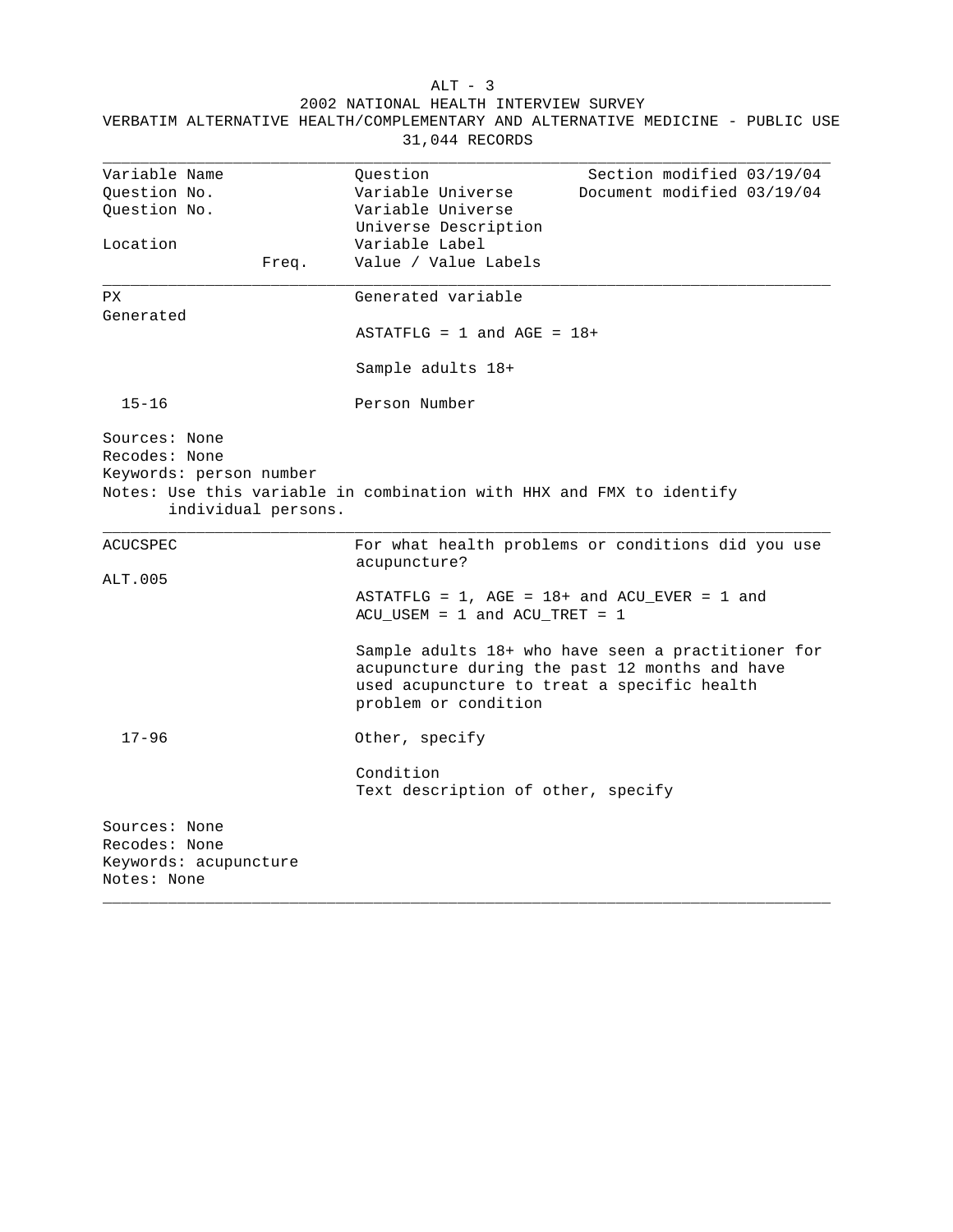31,044 RECORDS \_\_\_\_\_\_\_\_\_\_\_\_\_\_\_\_\_\_\_\_\_\_\_\_\_\_\_\_\_\_\_\_\_\_\_\_\_\_\_\_\_\_\_\_\_\_\_\_\_\_\_\_\_\_\_\_\_\_\_\_\_\_\_\_\_\_\_\_\_\_\_\_\_\_\_\_\_\_ Variable Name  $Question$  Question Section modified  $03/19/04$ Question No. Variable Universe Document modified 03/19/04 Question No. Variable Universe Universe Description Location Variable Label Freq. Value / Value Labels \_\_\_\_\_\_\_\_\_\_\_\_\_\_\_\_\_\_\_\_\_\_\_\_\_\_\_\_\_\_\_\_\_\_\_\_\_\_\_\_\_\_\_\_\_\_\_\_\_\_\_\_\_\_\_\_\_\_\_\_\_\_\_\_\_\_\_\_\_\_\_\_\_\_\_\_\_\_ AYUCSPEC For what health problems or conditions did you use ayurveda? ALT.016 ASTATFLG =  $1$ , AGE =  $18+$  and AYU\_EVER =  $1$  and AYU\_USEM = 1 and AYU\_TRET = 1 Sample adults 18+ who have seen a practitioner for ayurveda during the past 12 months and have used ayurveda to treat a specific health problem or condition 97-176 Other, specify Condition Text description of other, specify Sources: None Recodes: None Keywords: ayurveda Notes: None \_\_\_\_\_\_\_\_\_\_\_\_\_\_\_\_\_\_\_\_\_\_\_\_\_\_\_\_\_\_\_\_\_\_\_\_\_\_\_\_\_\_\_\_\_\_\_\_\_\_\_\_\_\_\_\_\_\_\_\_\_\_\_\_\_\_\_\_\_\_\_\_\_\_\_\_\_\_ BIOCSPEC For what health problems or conditions did you use biofeedback? ALT.032 ASTATFLG =  $1$ , AGE =  $18+$  and BIO\_EVER =  $1$  and BIO USEM = 1 and BIO TRET =  $1$ Sample adults 18+ who have seen a practitioner for biofeedback during the past 12 months and have used biofeedback to treat a specific health problem or condition 177-256 Other, specify Condition Text description of other, specify Sources: None Recodes: None Keywords: biofeedback Notes: None

\_\_\_\_\_\_\_\_\_\_\_\_\_\_\_\_\_\_\_\_\_\_\_\_\_\_\_\_\_\_\_\_\_\_\_\_\_\_\_\_\_\_\_\_\_\_\_\_\_\_\_\_\_\_\_\_\_\_\_\_\_\_\_\_\_\_\_\_\_\_\_\_\_\_\_\_\_\_

 $ALT - 4$ 2002 NATIONAL HEALTH INTERVIEW SURVEY

VERBATIM ALTERNATIVE HEALTH/COMPLEMENTARY AND ALTERNATIVE MEDICINE - PUBLIC USE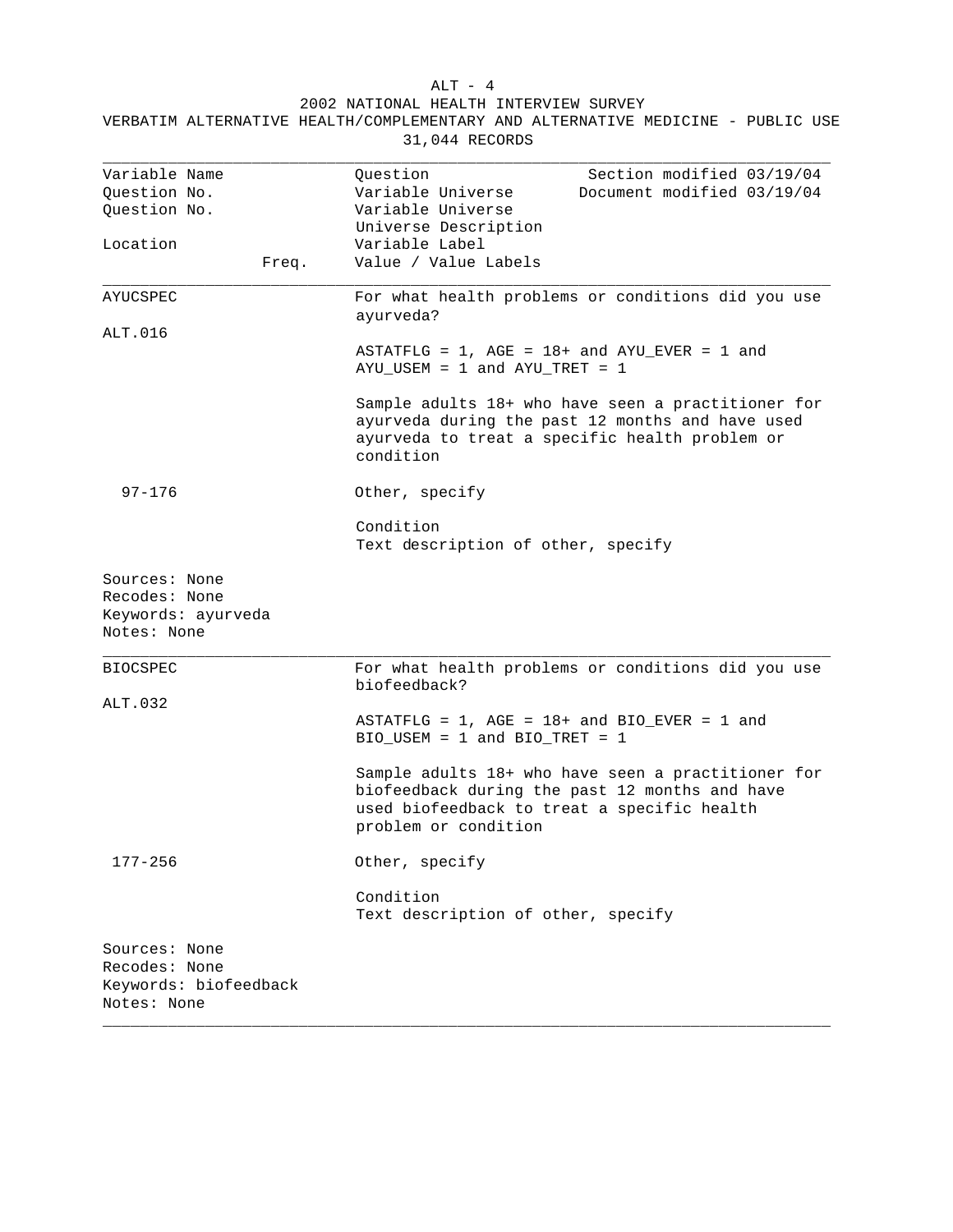31,044 RECORDS \_\_\_\_\_\_\_\_\_\_\_\_\_\_\_\_\_\_\_\_\_\_\_\_\_\_\_\_\_\_\_\_\_\_\_\_\_\_\_\_\_\_\_\_\_\_\_\_\_\_\_\_\_\_\_\_\_\_\_\_\_\_\_\_\_\_\_\_\_\_\_\_\_\_\_\_\_\_ Variable Name  $\qquad \qquad \text{Question} \qquad \qquad \text{Section} \qquad \text{Method} \qquad 03/19/04$ Question No. Variable Universe Document modified 03/19/04 Question No. Variable Universe Universe Description Location Variable Label Freq. Value / Value Labels \_\_\_\_\_\_\_\_\_\_\_\_\_\_\_\_\_\_\_\_\_\_\_\_\_\_\_\_\_\_\_\_\_\_\_\_\_\_\_\_\_\_\_\_\_\_\_\_\_\_\_\_\_\_\_\_\_\_\_\_\_\_\_\_\_\_\_\_\_\_\_\_\_\_\_\_\_\_ CHECSPEC For what health problems or conditions did you use chelation therapy? ALT.054 ASTATFLG =  $1$ , AGE =  $18+$  and CHE\_EVER =  $1$  and CHE\_USEM = 1 and CHE\_TRET = 1 Sample adults 18+ who have seen a practitioner for chelation therapy during the past 12 months and have used chelation therapy to treat a specific health problem or condition 257-336 Other, specify Condition Text description of other, specify Sources: None Recodes: None Keywords: chelation therapy Notes: None \_\_\_\_\_\_\_\_\_\_\_\_\_\_\_\_\_\_\_\_\_\_\_\_\_\_\_\_\_\_\_\_\_\_\_\_\_\_\_\_\_\_\_\_\_\_\_\_\_\_\_\_\_\_\_\_\_\_\_\_\_\_\_\_\_\_\_\_\_\_\_\_\_\_\_\_\_\_ CHPCSPEC For what health problems or conditions did you use chiropractic care? ALT.076 ASTATFLG =  $1$ , AGE =  $18+$  and CHP\_EVER =  $1$  and CHP USEM = 1 and CHP TRET =  $1$ Sample adults 18+ who have seen a practitioner for chiropractic care during the past 12 months and have used chiropractic care to treat a specific health problem or condition 337-416 Other, specify Condition Text description of other, specify Sources: None Recodes: None Keywords: chiropractic care Notes: None

\_\_\_\_\_\_\_\_\_\_\_\_\_\_\_\_\_\_\_\_\_\_\_\_\_\_\_\_\_\_\_\_\_\_\_\_\_\_\_\_\_\_\_\_\_\_\_\_\_\_\_\_\_\_\_\_\_\_\_\_\_\_\_\_\_\_\_\_\_\_\_\_\_\_\_\_\_\_

 ALT - 5 2002 NATIONAL HEALTH INTERVIEW SURVEY

VERBATIM ALTERNATIVE HEALTH/COMPLEMENTARY AND ALTERNATIVE MEDICINE - PUBLIC USE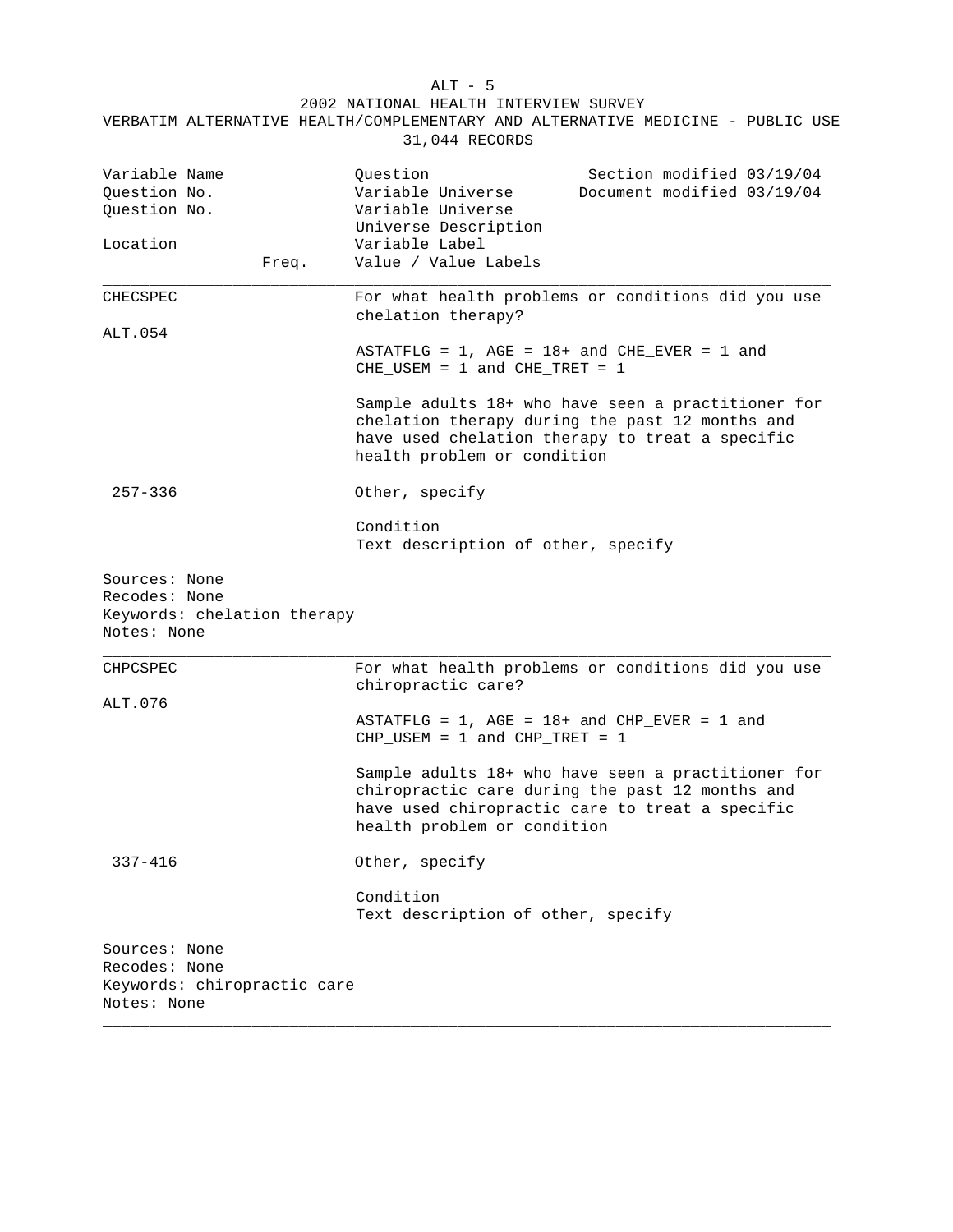31,044 RECORDS \_\_\_\_\_\_\_\_\_\_\_\_\_\_\_\_\_\_\_\_\_\_\_\_\_\_\_\_\_\_\_\_\_\_\_\_\_\_\_\_\_\_\_\_\_\_\_\_\_\_\_\_\_\_\_\_\_\_\_\_\_\_\_\_\_\_\_\_\_\_\_\_\_\_\_\_\_\_ Variable Name  $\qquad \qquad \text{Question} \qquad \qquad \text{Section} \qquad \text{Method} \qquad 03/19/04$ Question No. Variable Universe Document modified 03/19/04 Question No. Variable Universe Universe Description Location Variable Label Freq. Value / Value Labels \_\_\_\_\_\_\_\_\_\_\_\_\_\_\_\_\_\_\_\_\_\_\_\_\_\_\_\_\_\_\_\_\_\_\_\_\_\_\_\_\_\_\_\_\_\_\_\_\_\_\_\_\_\_\_\_\_\_\_\_\_\_\_\_\_\_\_\_\_\_\_\_\_\_\_\_\_\_ EHTCSPEC For what health problems or conditions did you use energy healing therapy/Reiki? ALT.098 ASTATFLG =  $1$ , AGE =  $18+$  and EHT\_EVER =  $1$  and EHT\_USEM = 1 and EHT\_TRET = 1 Sample adults 18+ who have seen a practitioner for energy healing therapy/Reiki during the past 12 months and have used energy healing therapy/Reiki to treat a specific health problem or condition 417-496 Other, specify Condition Text description of other, specify Sources: None Recodes: None Keywords: energy healing therapy; Reiki Notes: None \_\_\_\_\_\_\_\_\_\_\_\_\_\_\_\_\_\_\_\_\_\_\_\_\_\_\_\_\_\_\_\_\_\_\_\_\_\_\_\_\_\_\_\_\_\_\_\_\_\_\_\_\_\_\_\_\_\_\_\_\_\_\_\_\_\_\_\_\_\_\_\_\_\_\_\_\_\_ FMDCSPEC FOR For what health problems or conditions did you use folk medicine? ALT.120 ASTATFLG =  $1$ , AGE =  $18+$  and FMD\_EVER =  $1$  and  $FMD$  USEM = 1 and  $FMD$  TRET = 1 Sample adults 18+ who have seen a practitioner for folk medicine during the past 12 months and have used folk medicine to treat a specific health problem or condition 497-576 Other, specify Condition Text description of other, specify

\_\_\_\_\_\_\_\_\_\_\_\_\_\_\_\_\_\_\_\_\_\_\_\_\_\_\_\_\_\_\_\_\_\_\_\_\_\_\_\_\_\_\_\_\_\_\_\_\_\_\_\_\_\_\_\_\_\_\_\_\_\_\_\_\_\_\_\_\_\_\_\_\_\_\_\_\_\_

Sources: None Recodes: None Keywords: folk medicine Notes: None

 ALT - 6 2002 NATIONAL HEALTH INTERVIEW SURVEY VERBATIM ALTERNATIVE HEALTH/COMPLEMENTARY AND ALTERNATIVE MEDICINE - PUBLIC USE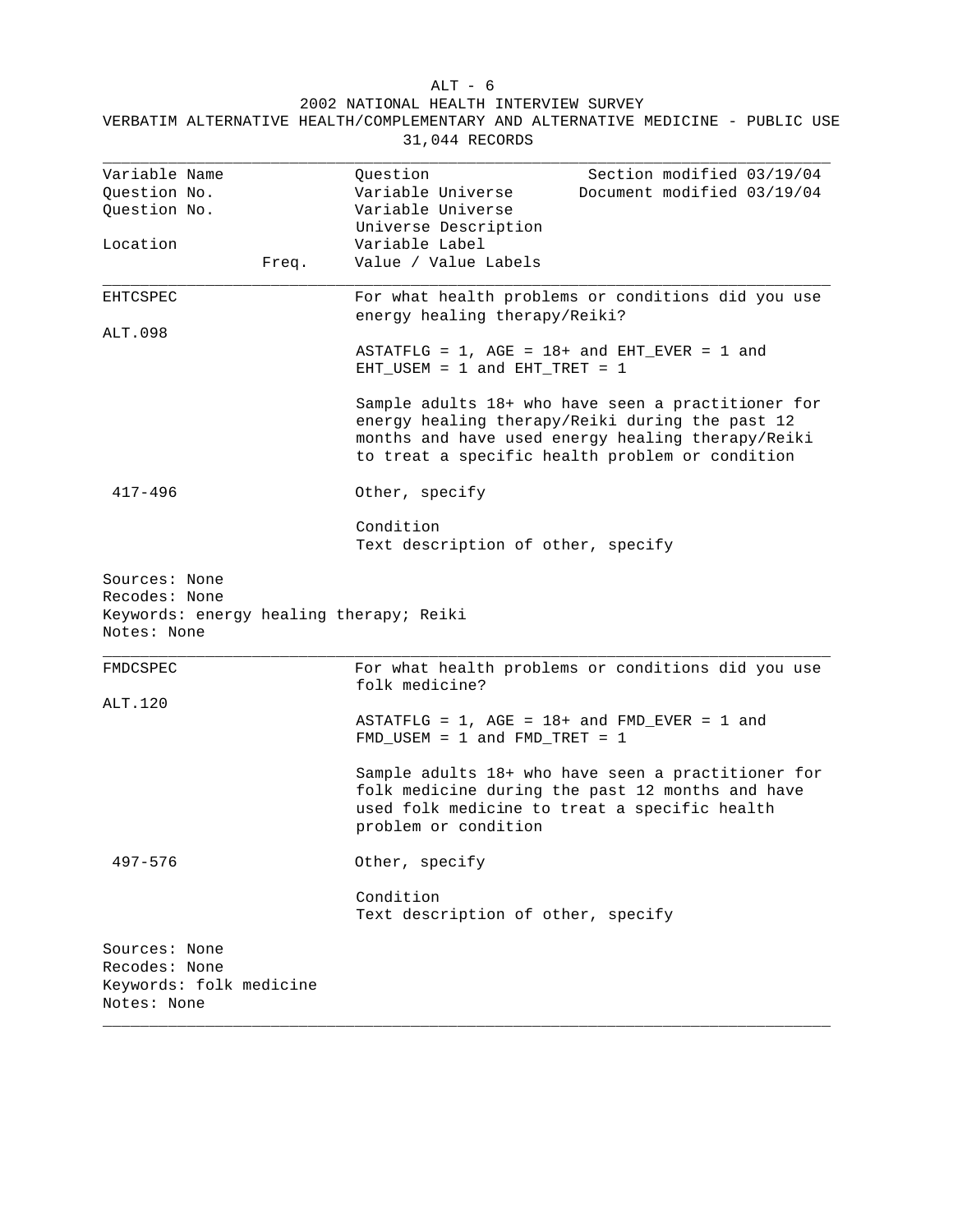31,044 RECORDS \_\_\_\_\_\_\_\_\_\_\_\_\_\_\_\_\_\_\_\_\_\_\_\_\_\_\_\_\_\_\_\_\_\_\_\_\_\_\_\_\_\_\_\_\_\_\_\_\_\_\_\_\_\_\_\_\_\_\_\_\_\_\_\_\_\_\_\_\_\_\_\_\_\_\_\_\_\_ Variable Name  $Question$  Question Section modified  $03/19/04$ Question No. Variable Universe Document modified 03/19/04 Question No. Variable Universe Universe Description Location Variable Label Freq. Value / Value Labels \_\_\_\_\_\_\_\_\_\_\_\_\_\_\_\_\_\_\_\_\_\_\_\_\_\_\_\_\_\_\_\_\_\_\_\_\_\_\_\_\_\_\_\_\_\_\_\_\_\_\_\_\_\_\_\_\_\_\_\_\_\_\_\_\_\_\_\_\_\_\_\_\_\_\_\_\_\_ MASCSPEC For what health problems or conditions did you use massage? ALT.158 ASTATFLG =  $1$ , AGE =  $18+$  and MAS\_EVER =  $1$  and MAS\_USEM = 1 and MAS\_TRET = 1 Sample adults 18+ who have seen a practitioner for massage during the past 12 months and have used massage to treat a specific health problem or condition 577-656 Other, specify Condition Text description of other, specify Sources: None Recodes: None Keywords: massage Notes: None \_\_\_\_\_\_\_\_\_\_\_\_\_\_\_\_\_\_\_\_\_\_\_\_\_\_\_\_\_\_\_\_\_\_\_\_\_\_\_\_\_\_\_\_\_\_\_\_\_\_\_\_\_\_\_\_\_\_\_\_\_\_\_\_\_\_\_\_\_\_\_\_\_\_\_\_\_\_ NATCSPEC For what health problems or conditions did you use naturopathy? ALT.180 ASTATFLG =  $1$ , AGE =  $18+$  and NAT EVER = 1 and NAT USEM = 1 and NAT TRET =  $1$ Sample adults 18+ who have seen a practitioner for naturopathy during the past 12 months and have used naturopathy to treat a specific health problem or condition 657-736 Other, specify Condition Text description of other, specify Sources: None Recodes: None Keywords: naturopathy Notes: None

\_\_\_\_\_\_\_\_\_\_\_\_\_\_\_\_\_\_\_\_\_\_\_\_\_\_\_\_\_\_\_\_\_\_\_\_\_\_\_\_\_\_\_\_\_\_\_\_\_\_\_\_\_\_\_\_\_\_\_\_\_\_\_\_\_\_\_\_\_\_\_\_\_\_\_\_\_\_

## ALT - 7 2002 NATIONAL HEALTH INTERVIEW SURVEY

VERBATIM ALTERNATIVE HEALTH/COMPLEMENTARY AND ALTERNATIVE MEDICINE - PUBLIC USE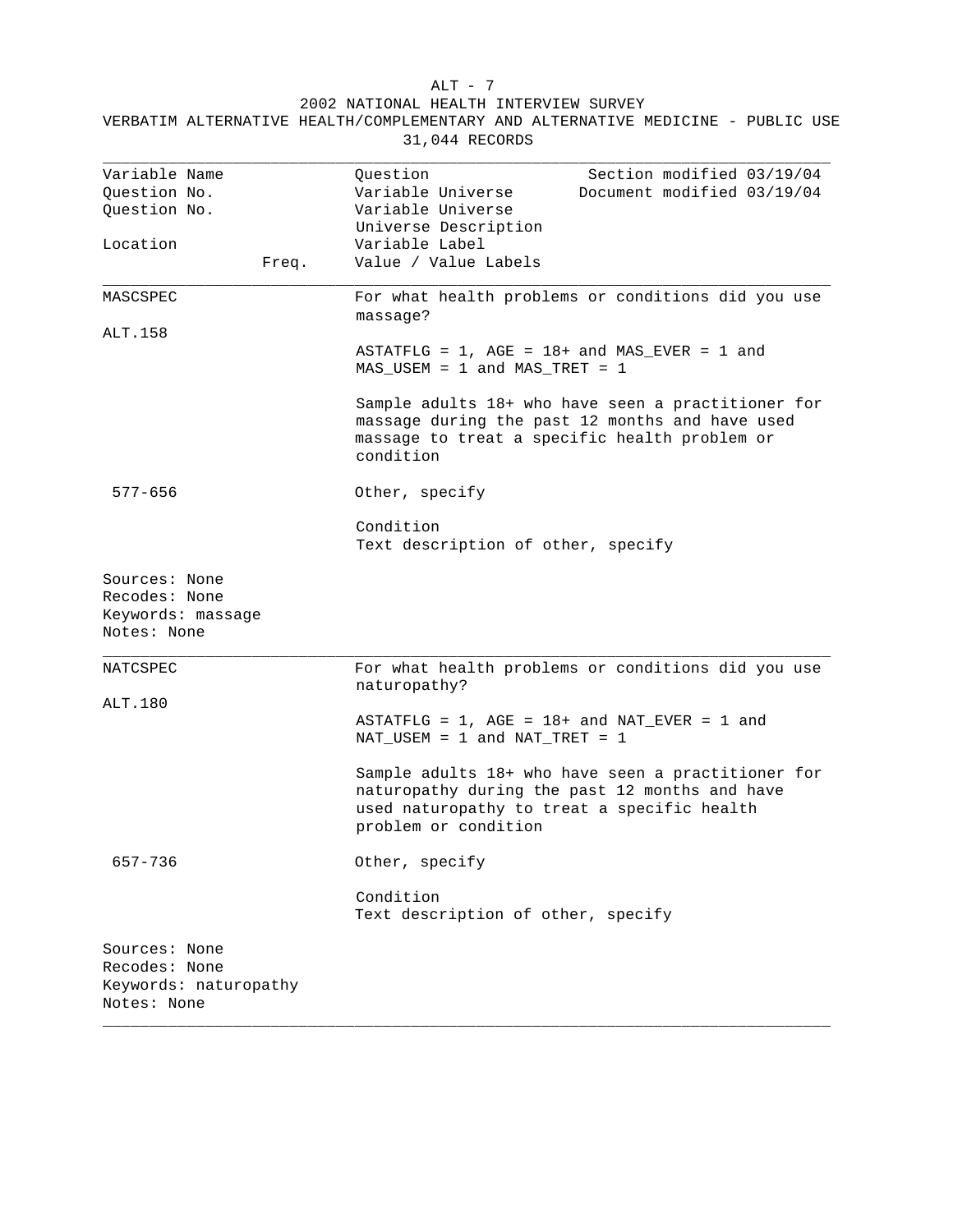2002 NATIONAL HEALTH INTERVIEW SURVEY

| Variable Name                                                    |  | Section modified 03/19/04<br>Question                                                            |
|------------------------------------------------------------------|--|--------------------------------------------------------------------------------------------------|
| Question No.                                                     |  | Variable Universe<br>Document modified 03/19/04                                                  |
| Question No.                                                     |  | Variable Universe                                                                                |
|                                                                  |  | Universe Description                                                                             |
| Location                                                         |  | Variable Label                                                                                   |
| Freq.                                                            |  | Value / Value Labels                                                                             |
|                                                                  |  |                                                                                                  |
| HRBCSPEC                                                         |  | For what health problems or conditions did you use                                               |
|                                                                  |  | natural herbs?                                                                                   |
| ALT.202                                                          |  |                                                                                                  |
|                                                                  |  | $ASTATFLG = 1$ , $AGE = 18+$ and $HRB_EVER = 1$ and                                              |
|                                                                  |  | HRB USEM = $1$ and HRB TRET = $1$                                                                |
|                                                                  |  | Sample adults 18+ who have used natural herbs for                                                |
|                                                                  |  | their own health or treatment during the past 12                                                 |
|                                                                  |  | months and have used natural herbs to treat a                                                    |
|                                                                  |  | specific health problem or condition                                                             |
| 737-816<br>Other, specify                                        |  |                                                                                                  |
|                                                                  |  | Condition                                                                                        |
|                                                                  |  | Text description of other, specify                                                               |
| Sources: None<br>Recodes: None<br>Keywords: herbs<br>Notes: None |  |                                                                                                  |
| HOMCSPEC                                                         |  | For what health problems or conditions did you use                                               |
|                                                                  |  | homeopathic treatment?                                                                           |
| ALT.226                                                          |  |                                                                                                  |
|                                                                  |  | ASTATFLG = $1$ , AGE = $18+$ and HOM_EVER = 1 and<br>$HOM_USEM = 1$ and $HOM_TRET = 1$           |
|                                                                  |  | Sample adults 18+ who have used homeopathic<br>treatment for their own health during the past 12 |
|                                                                  |  | months and have used homeopathic treatment to<br>treat a specific health problem or condition    |
| $817 - 896$                                                      |  | Other, specify                                                                                   |
|                                                                  |  | Condition                                                                                        |
|                                                                  |  | Text description of other, specify                                                               |
| Sources: None                                                    |  |                                                                                                  |
| Recodes: None                                                    |  |                                                                                                  |

\_\_\_\_\_\_\_\_\_\_\_\_\_\_\_\_\_\_\_\_\_\_\_\_\_\_\_\_\_\_\_\_\_\_\_\_\_\_\_\_\_\_\_\_\_\_\_\_\_\_\_\_\_\_\_\_\_\_\_\_\_\_\_\_\_\_\_\_\_\_\_\_\_\_\_\_\_\_

VERBATIM ALTERNATIVE HEALTH/COMPLEMENTARY AND ALTERNATIVE MEDICINE - PUBLIC USE 31,044 RECORDS

Keywords: homeopathic treatment Notes: None

ALT - 8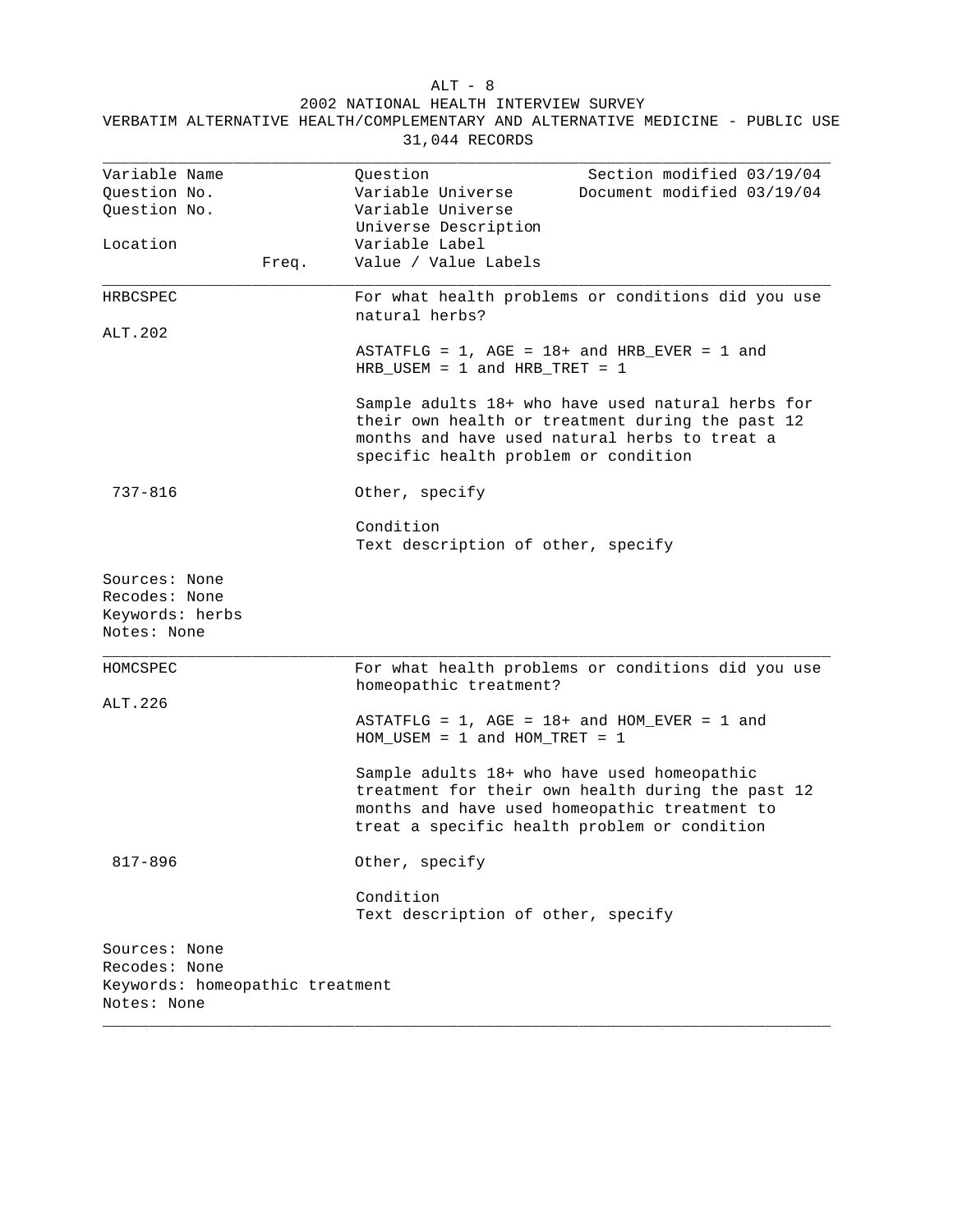ALT - 9 2002 NATIONAL HEALTH INTERVIEW SURVEY

| Variable Name                                                            | Question<br>Section modified 03/19/04                                                                                                                                                                                                                |
|--------------------------------------------------------------------------|------------------------------------------------------------------------------------------------------------------------------------------------------------------------------------------------------------------------------------------------------|
| Ouestion No.                                                             | Variable Universe<br>Document modified 03/19/04                                                                                                                                                                                                      |
| Ouestion No.                                                             | Variable Universe                                                                                                                                                                                                                                    |
|                                                                          | Universe Description                                                                                                                                                                                                                                 |
| Location                                                                 | Variable Label                                                                                                                                                                                                                                       |
| Freq.                                                                    | Value / Value Labels                                                                                                                                                                                                                                 |
| DITCSPEC                                                                 | For what health problems or conditions did you use<br>(this/these) special diet(s)?                                                                                                                                                                  |
| ALT.250                                                                  |                                                                                                                                                                                                                                                      |
|                                                                          | ASTATFLG = $1.$ AGE = $18+$ and DITUSEM1 = 1 or<br>DITUSEM2 = 1 or DITUSEM3 = 1 or DITUSEM4 = 1 or<br>DITUSEM5 = $1$ or DITUSEM6 = $1$ and DIT TRET = $1$                                                                                            |
|                                                                          | Sample adults 18+ who have used at least one of<br>these special diets for two weeks or more for<br>health reasons during the past 12 months and have<br>used at least one of these special diets to treat<br>a specific health problem or condition |
| 897-976                                                                  | Other, specify                                                                                                                                                                                                                                       |
|                                                                          | Condition<br>Text description of other, specify                                                                                                                                                                                                      |
| Sources: None<br>Recodes: None<br>Keywords: special diets<br>Notes: None |                                                                                                                                                                                                                                                      |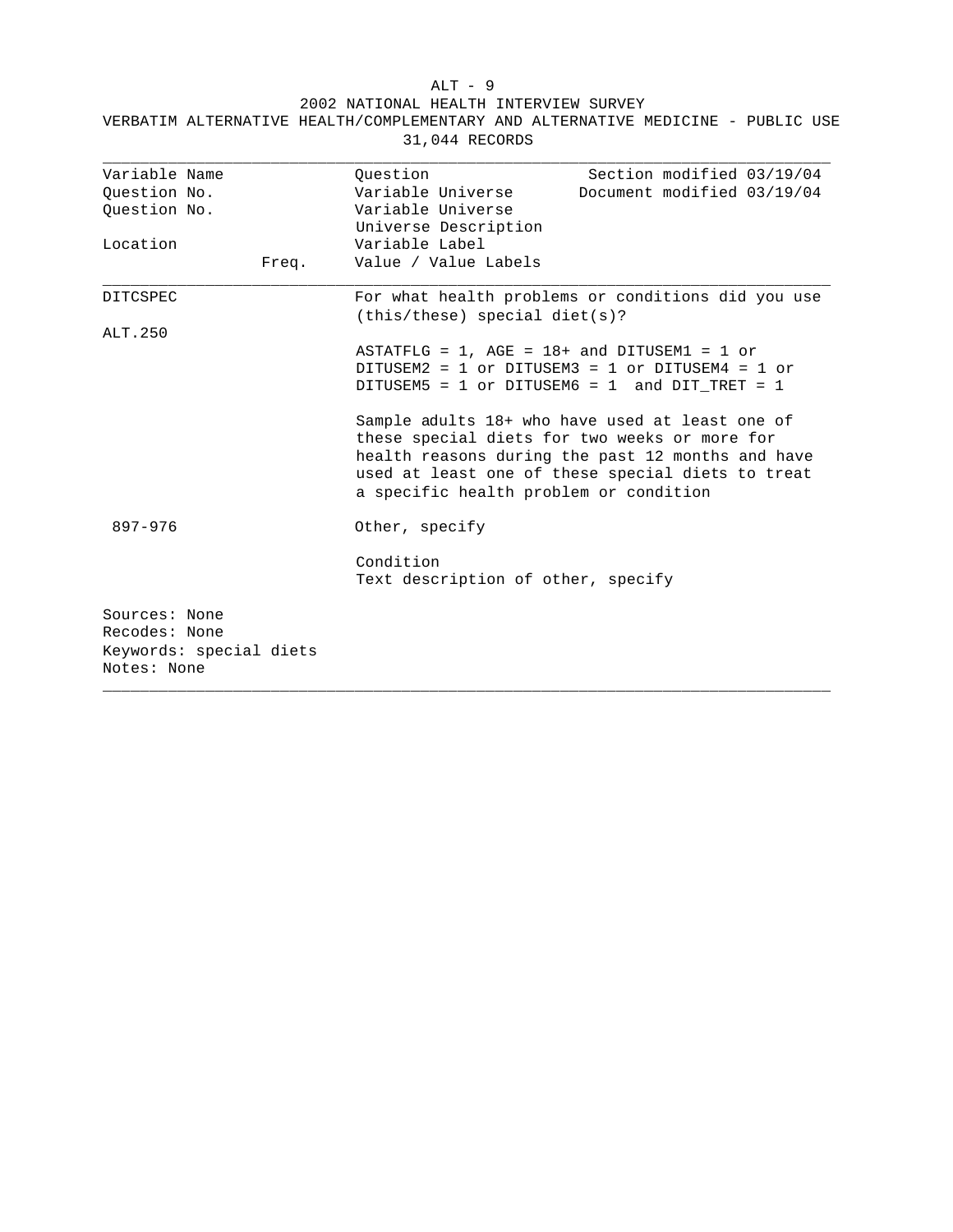ALT - 10 2002 NATIONAL HEALTH INTERVIEW SURVEY

| Variable Name                                                       | Ouestion<br>Section modified 03/19/04                                                                                                                                                              |  |
|---------------------------------------------------------------------|----------------------------------------------------------------------------------------------------------------------------------------------------------------------------------------------------|--|
| Ouestion No.                                                        | Variable Universe<br>Document modified 03/19/04                                                                                                                                                    |  |
| Question No.                                                        | Variable Universe                                                                                                                                                                                  |  |
|                                                                     | Universe Description                                                                                                                                                                               |  |
| Location                                                            | Variable Label                                                                                                                                                                                     |  |
| Freq.                                                               | Value / Value Labels                                                                                                                                                                               |  |
| VITCSPEC                                                            | For what health problems or conditions did you use<br>high dose or megavitamin therapy?                                                                                                            |  |
| ALT.276                                                             |                                                                                                                                                                                                    |  |
|                                                                     | ASTATFLG = $1$ , AGE = $18+$ and VIT_EVER = 1 and<br>$VIT_USEM = 1$ and $VITK_HDM = 1$ and $VIT_TRET = 1$                                                                                          |  |
|                                                                     | Sample adults 18+ who have used high dose or<br>megavitamin therapy during the past 12 months and<br>have used high dose or megavitamin therapy to<br>treat a specific health problem or condition |  |
| 977-1056                                                            | Other, specify                                                                                                                                                                                     |  |
|                                                                     | Condition<br>Text description of other, specify                                                                                                                                                    |  |
| Sources: None<br>Recodes: None<br>Keywords: vitamins<br>Notes: None |                                                                                                                                                                                                    |  |
| YTQCSPEC                                                            | For what health problems or conditions did you use<br>yoga, tai chi, or qi gong?                                                                                                                   |  |
| ALT.298                                                             |                                                                                                                                                                                                    |  |
|                                                                     | ASTATFLG = $1$ , AGE = $18+$ and YTQU_YOG = 1 or<br>$YTQU_TAI = 1$ or $YTQU_QIG = 1$ and $YTQ_TRET = 1$                                                                                            |  |
|                                                                     | Sample adults 18+ who have practiced yoga, tai<br>chi, or qi gong during the past 12 months and have<br>practiced yoga, tai chi, or qi gong to treat a<br>specific health problem or condition     |  |
| 1057-1136                                                           | Other, specify                                                                                                                                                                                     |  |
|                                                                     |                                                                                                                                                                                                    |  |

Condition

Text description of other, specify

\_\_\_\_\_\_\_\_\_\_\_\_\_\_\_\_\_\_\_\_\_\_\_\_\_\_\_\_\_\_\_\_\_\_\_\_\_\_\_\_\_\_\_\_\_\_\_\_\_\_\_\_\_\_\_\_\_\_\_\_\_\_\_\_\_\_\_\_\_\_\_\_\_\_\_\_\_\_

VERBATIM ALTERNATIVE HEALTH/COMPLEMENTARY AND ALTERNATIVE MEDICINE - PUBLIC USE 31,044 RECORDS

Sources: None Recodes: None Keywords: yoga; tai chi; qi gong Notes: None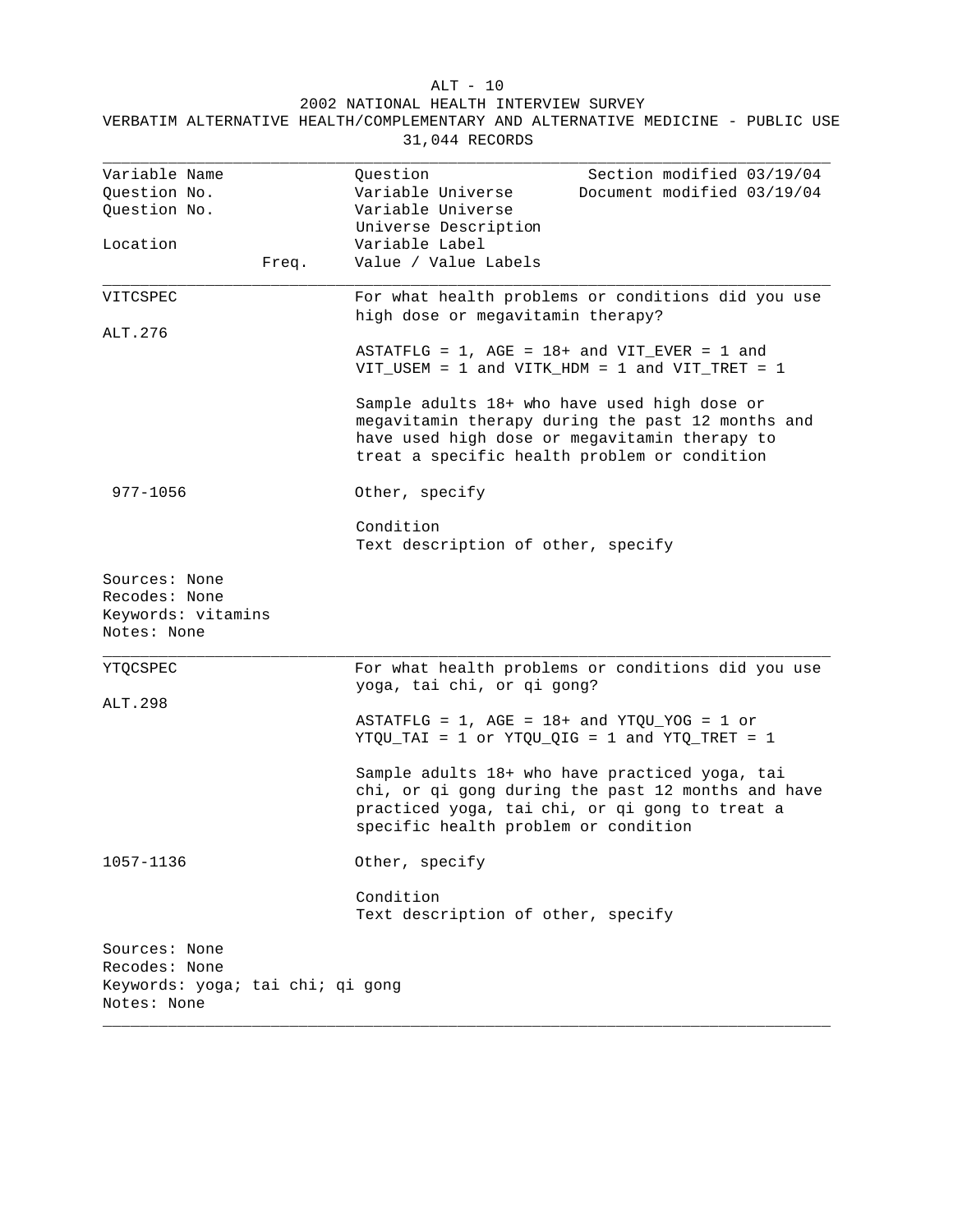ALT - 11

| 31,044 RECORDS                                                                   |                                                                            |                                                                                                                                                                                                                                                          |  |  |
|----------------------------------------------------------------------------------|----------------------------------------------------------------------------|----------------------------------------------------------------------------------------------------------------------------------------------------------------------------------------------------------------------------------------------------------|--|--|
| Variable Name<br>Ouestion No.<br>Question No.                                    | Ouestion<br>Variable Universe<br>Variable Universe<br>Universe Description | Section modified 03/19/04<br>Document modified 03/19/04                                                                                                                                                                                                  |  |  |
| Location<br>Freq.                                                                | Variable Label<br>Value / Value Labels                                     |                                                                                                                                                                                                                                                          |  |  |
| <b>RELCSPEC</b>                                                                  | $(this/these)$ relaxation technique $(s)$ ?                                | For what health problems or conditions did you use                                                                                                                                                                                                       |  |  |
| ALT.320                                                                          | REL TRET = $1$                                                             | ASTATFLG = $1$ , AGE = $18+$ and RELU MED = $1$ or<br>RELU_GIM = 1 or RELU_PRO = 1 or RELU_DBE = 1 and                                                                                                                                                   |  |  |
|                                                                                  |                                                                            | Sample adults 18+ who used at least one of these<br>relaxation techniques for their own health or<br>treatment during the past 12 months and have used<br>at least one of these relaxation techniques to<br>treat a specific health problem or condition |  |  |
| 1137-1216                                                                        | Other, specify                                                             |                                                                                                                                                                                                                                                          |  |  |
|                                                                                  | Condition<br>Text description of other, specify                            |                                                                                                                                                                                                                                                          |  |  |
| Sources: None<br>Recodes: None<br>Keywords: relaxation techniques<br>Notes: None |                                                                            |                                                                                                                                                                                                                                                          |  |  |

\_\_\_\_\_\_\_\_\_\_\_\_\_\_\_\_\_\_\_\_\_\_\_\_\_\_\_\_\_\_\_\_\_\_\_\_\_\_\_\_\_\_\_\_\_\_\_\_\_\_\_\_\_\_\_\_\_\_\_\_\_\_\_\_\_\_\_\_\_\_\_\_\_\_\_\_\_\_

2002 NATIONAL HEALTH INTERVIEW SURVEY VERBATIM ALTERNATIVE HEALTH/COMPLEMENTARY AND ALTERNATIVE MEDICINE - PUBLIC USE